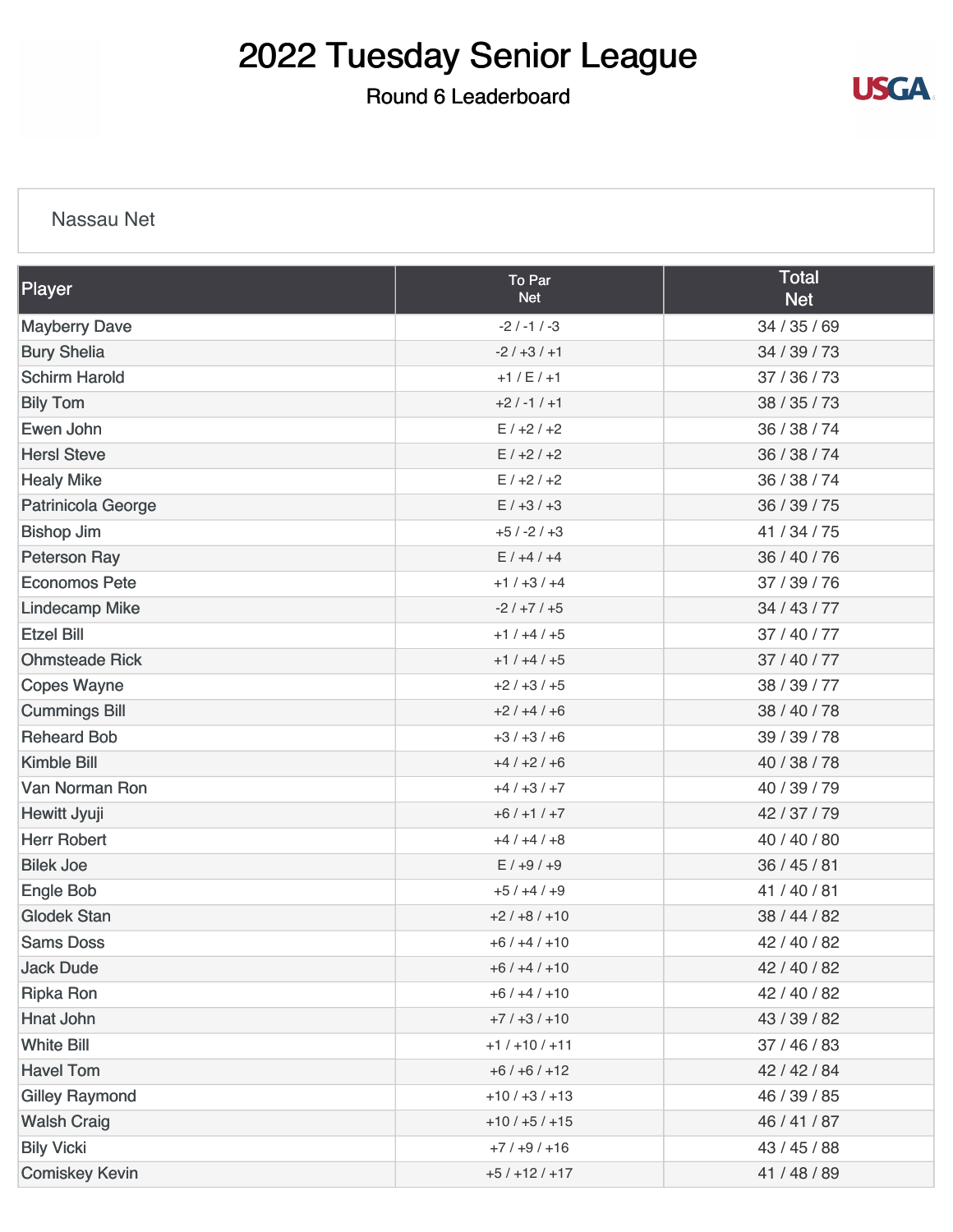### Round 6 Leaderboard



| <b>McClintic Dave</b>   | $+10/+12/+22$ | 46 / 48 / 94 |  |
|-------------------------|---------------|--------------|--|
| <b>Skrovanek Darryl</b> | E/E/E         | NS/NS/NS     |  |
| <b>Bucholtz Chris</b>   | F/F/F         | NS/NS/NS     |  |
| Pascuzzi Bryan          | E/E/E         | NS/NS/NS     |  |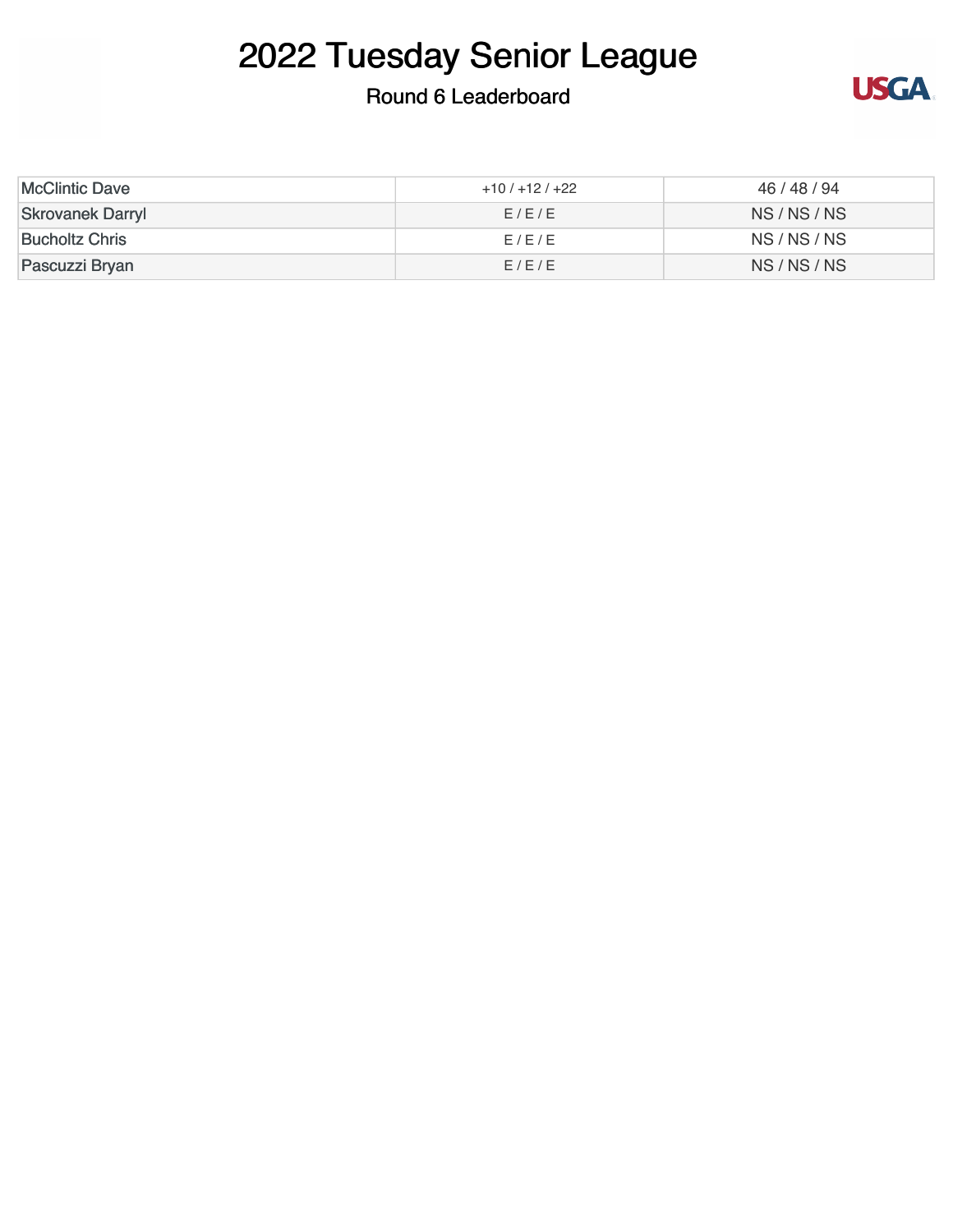### Round 6 Leaderboard



#### **Nassau Gross**

| Player                | To Par<br><b>Gross</b> | <b>Total</b><br><b>Gross</b> |
|-----------------------|------------------------|------------------------------|
| <b>Hersl Steve</b>    | $+2/+4/+6$             | 38 / 40 / 78                 |
| <b>Mayberry Dave</b>  | $+3/+4/+7$             | 39 / 40 / 79                 |
| <b>Copes Wayne</b>    | $+4/+4/+8$             | 40 / 40 / 80                 |
| <b>Peterson Ray</b>   | $+3/+6/+9$             | 39 / 42 / 81                 |
| <b>Economos Pete</b>  | $+5/+6/+11$            | 41 / 42 / 83                 |
| <b>Schirm Harold</b>  | $+6/+5/+11$            | 42/41/83                     |
| <b>Bily Tom</b>       | $+8/+5/+13$            | 44 / 41 / 85                 |
| <b>Bury Shelia</b>    | $+5/+9/+14$            | 41 / 45 / 86                 |
| <b>Cummings Bill</b>  | $+6/+8/+14$            | 42 / 44 / 86                 |
| Hewitt Jyuji          | $+12/ +6/ +18$         | 48 / 42 / 90                 |
| <b>Etzel Bill</b>     | $+8/+11/+19$           | 44 / 47 / 91                 |
| <b>Ohmsteade Rick</b> | $+8/+11/+19$           | 44 / 47 / 91                 |
| <b>Healy Mike</b>     | $+9/+10/+19$           | 45 / 46 / 91                 |
| <b>Jack Dude</b>      | $+11/+8/+19$           | 47/44/91                     |
| <b>Comiskey Kevin</b> | $+7/+13/+20$           | 43 / 49 / 92                 |
| <b>Reheard Bob</b>    | $+11/+10/+21$          | 47 / 46 / 93                 |
| Van Norman Ron        | $+11/+10/+21$          | 47 / 46 / 93                 |
| <b>Sams Doss</b>      | $+12/ +9/ +21$         | 48 / 45 / 93                 |
| <b>Hnat John</b>      | $+13/ +8/ +21$         | 49 / 44 / 93                 |
| <b>Bishop Jim</b>     | $+14/+7/+21$           | 50 / 43 / 93                 |
| <b>White Bill</b>     | $+7/+15/+22$           | 43 / 51 / 94                 |
| <b>Kimble Bill</b>    | $+13/+10/+23$          | 49 / 46 / 95                 |
| <b>Bilek Joe</b>      | $+8/+16/+24$           | 44 / 52 / 96                 |
| <b>Glodek Stan</b>    | $+9/+15/+24$           | 45 / 51 / 96                 |
| Ewen John             | $+11/+13/+24$          | 47 / 49 / 96                 |
| <b>Herr Robert</b>    | $+12/+12/+24$          | 48 / 48 / 96                 |
| <b>Ripka Ron</b>      | $+14/+12/+26$          | 50 / 48 / 98                 |
| Patrinicola George    | $+13/+16/+29$          | 49 / 52 / 101                |
| <b>Havel Tom</b>      | $+15/+15/+30$          | 51 / 51 / 102                |
| <b>Walsh Craig</b>    | $+18/+12/+30$          | 54 / 48 / 102                |
| <b>Lindecamp Mike</b> | $+12/+20/+32$          | 48 / 56 / 104                |
| <b>Engle Bob</b>      | $+18/+16/+34$          | 54 / 52 / 106                |
| <b>McClintic Dave</b> | $+19/+21/+40$          | 55 / 57 / 112                |
| <b>Bily Vicki</b>     | $+21/+22/+43$          | 57 / 58 / 115                |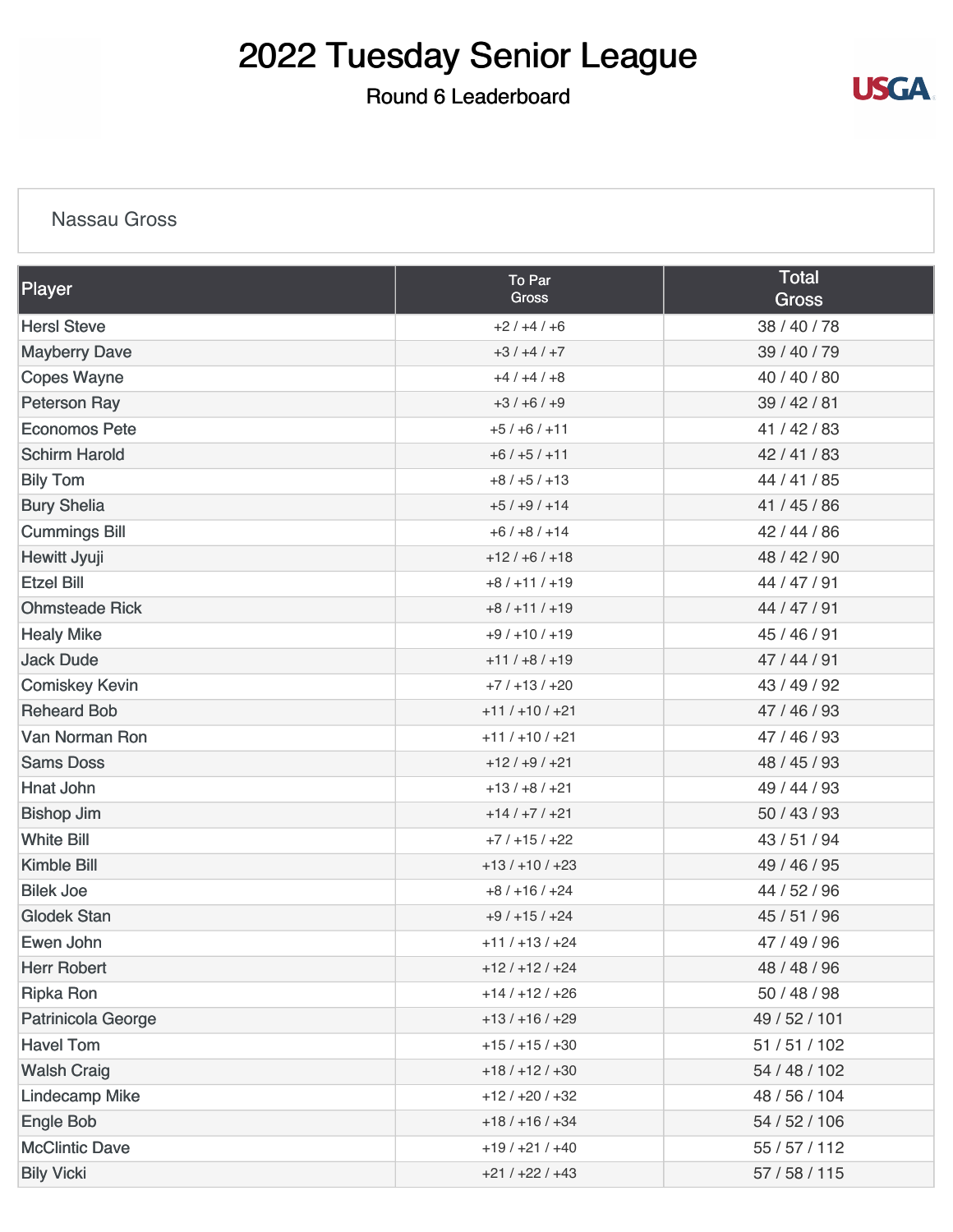### Round 6 Leaderboard



| <b>Gilley Raymond</b>   | $+29/+22/+51$ | 65/58/123 |
|-------------------------|---------------|-----------|
| <b>Skrovanek Darryl</b> | E/E/E         | NS/NS/NS  |
| <b>Bucholtz Chris</b>   | E/E/E         | NS/NS/NS  |
| Pascuzzi Bryan          | E/E/E         | NS/NS/NS  |